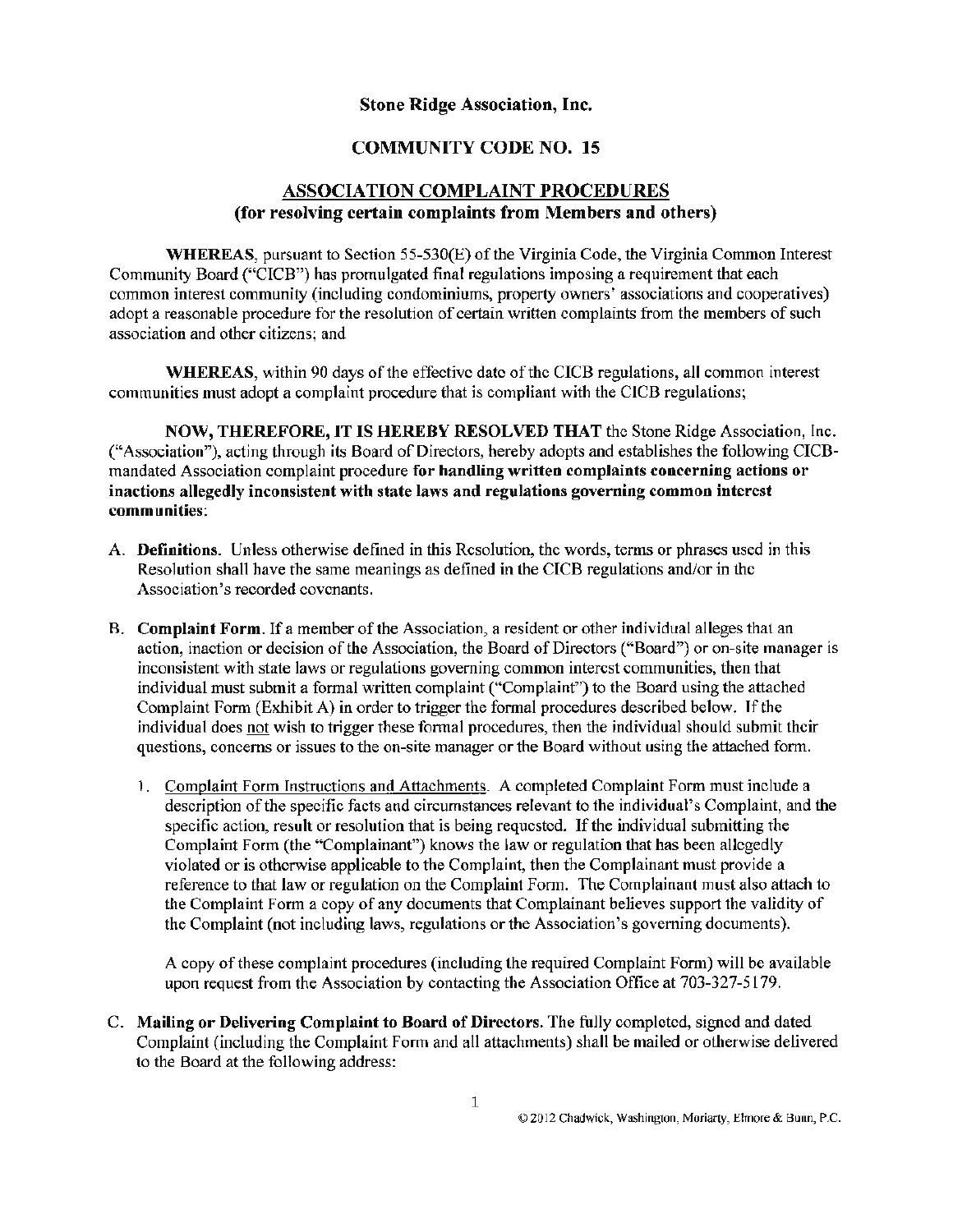By Mail or Hand-Delivery:

Board of Directors Stone Ridge Association, Inc 24609 Nettle Mill Square Stone Ridge, VA 20105

- D. **Means** of **Providing Notices to Complainant.** All written acknowledgments or other notices required by these procedures to be provided by the Association to the Complainant shall be handdelivered or mailed by registered or certified mail, return receipt requested, to the Complainant at the address provided on the Complaint Form, or by facsimile transmission or email if the Complainant has previously provided the Association with the Complainant's written consent to communicate with him/her by electronic transmission. The on-site manager shall retain in the Association's records proof of the mailing, delivery or electronic transmission of the acknowledgments and notices per Section H below.
- E. **Acknowledging Receipt of Complaint.** Within seven (7) days of receipt of a Complainant's Complaint Form, the on-site manager shall provide the Complainant with written acknowledgement of the Association's receipt of the Complaint.
	- I. Incomplete Complaint. If it appears to the on-site manager that the submitted Complaint is missing the required minimum information, then the acknowledgment of receipt shall include notice to the Complainant of the identified problem(s) with the Complaint and advise the Complainant that he/she will need to submit a revised/corrected Complaint before it can be accepted and forwarded to the Board for consideration.
	- 2. Forwarding to the Board. If it appears to the on-site manager that the submitted Complaint includes the required minimum information, then on the same day that acknowledgment of receipt of the Complaint is provided to the Complainant, the on-site manager shall provide the Board with a copy of the Complaint for consideration.
- F. **Formal Action Consideration of Complaint by Board. All** completed, signed and dated Complaints forwarded to the Board shall be considered by the Board at a meeting, and the Board shall decide what action, if any, to take in response to the Complaint.
	- l. Meeting at which Complaint will be Considered. Complaints will be considered by the Board at a regular or special Board meeting held within 90 days from the date on which the Complaint was forwarded to the Board for consideration.
	- 2. Notice to the Complainant. At least fourteen (14) days prior to the Board meeting at which the Complaint will be considered, the on-site manager shall provide the Complainant with notice of the date, time, and location of the Board meeting at which the matter will be considered by the Board. This Notice may be combined with the acknowledgment of receipt referenced in Section D above.
	- 3. Board's Decision on Complaint. The Board shall make a decision on the Complaint by a majority vote of the members of the Board at the meeting pursuant to the Association's governing documents. The Board's decision at the meeting shall fall into one of the following two categories:
		- (a) A decision that there is *insufficient information* on which to make a final determination on the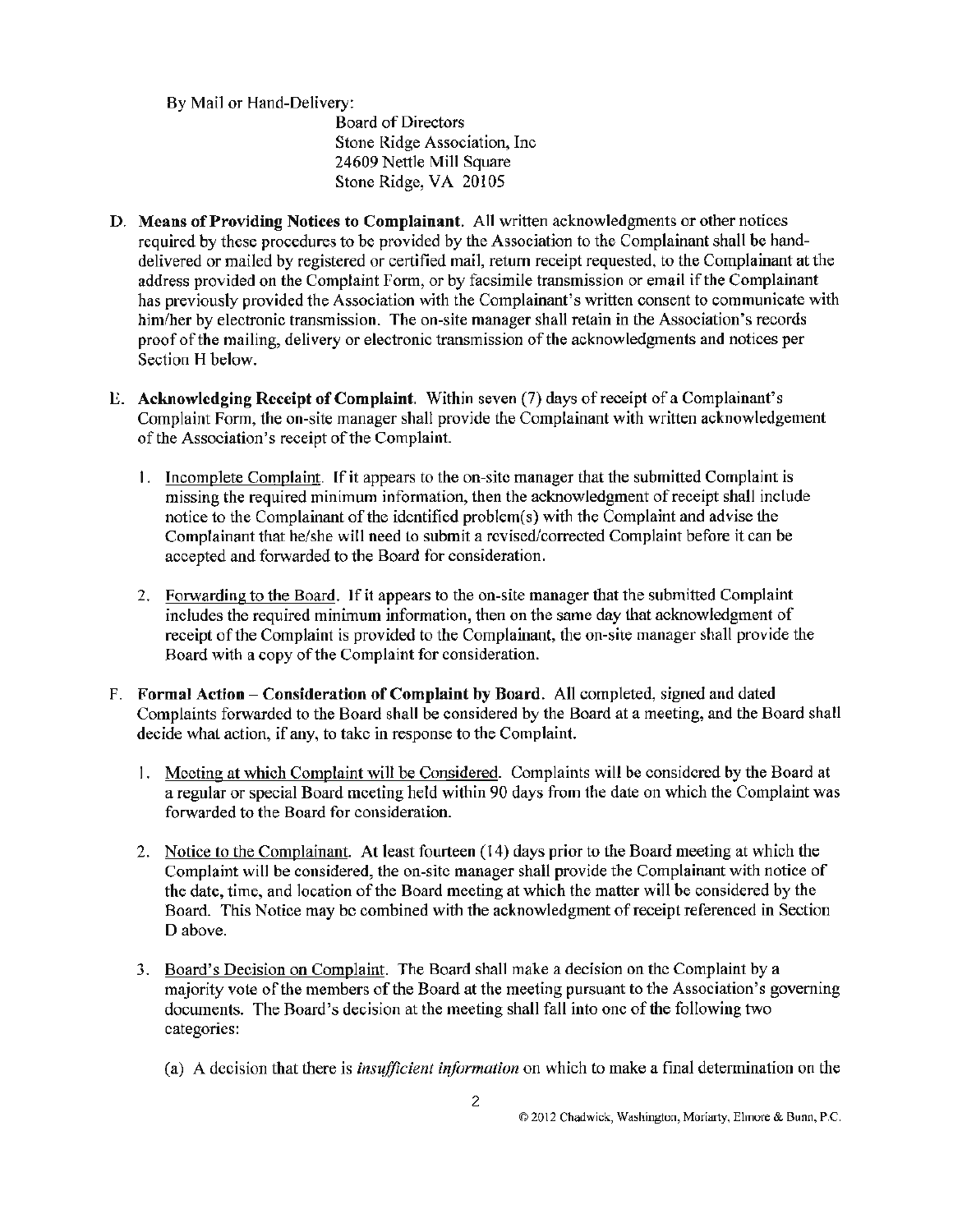Complaint *or that additional time is otherwise required* to make a final determination, in which case the Board shall postpone making a final determination on the Complaint until a later scheduled Board meeting ( announced at the meeting or by giving at least 14 days notice to the Complainant) and, if needed, make a written request for additional information from the applicable party(s), specifying a deadline by which time the additional infonnation must be received by the on-site manager for forwarding to the Board; or

- (b) *A.final determination* on the Complaint, indicating whether the Complainant's requested action or resolution is, or is not, being granted, approved or implemented by the Board. A final determination may include, for example, a decision that no action will be taken on the Complaint due to the Complainant failing to timely provide additional information that was requested by the Association. No appeal process is available; the Board's rendered decision is final.
- G. **Notice of Final Determination.** Within seven (7) days after the final determination is made (per subsection F.3.b. above), the on-site manager shall provide the Complainant with written notice of the Board's final determination. The notice of final determination shall be dated as of the date of issuance and include:
	- 1. Specific citations to applicable provisions of the Association's governing documents, laws or regulations that led to the final determination;
	- 2. The Association's registration number as assigned by the CICB, and if applicable, the name and CICB-issucd license number for the Managing Agent; and
	- 3. Notice of the Complainant's right to file a "Notice of Final Adverse Decision" with the CICB via the CIC Ombudsman (providing the applicable contact information).
- H. **Records.** The on-site manager shall retain, as part of the Association's records, a record of each Complaint (including the Complaint Form and attachments, related acknowledgments and notices, and any action taken by the Association or Board in response to such Complaint) for a period of at least one ( 1) year from the date of the Association's final action on the Complaint.
- I. **Resale Disclosure Packet.** A copy of this Resolution (including the Exhibit A Complaint Form) shall be included as an attachment to Association-issued disclosure packet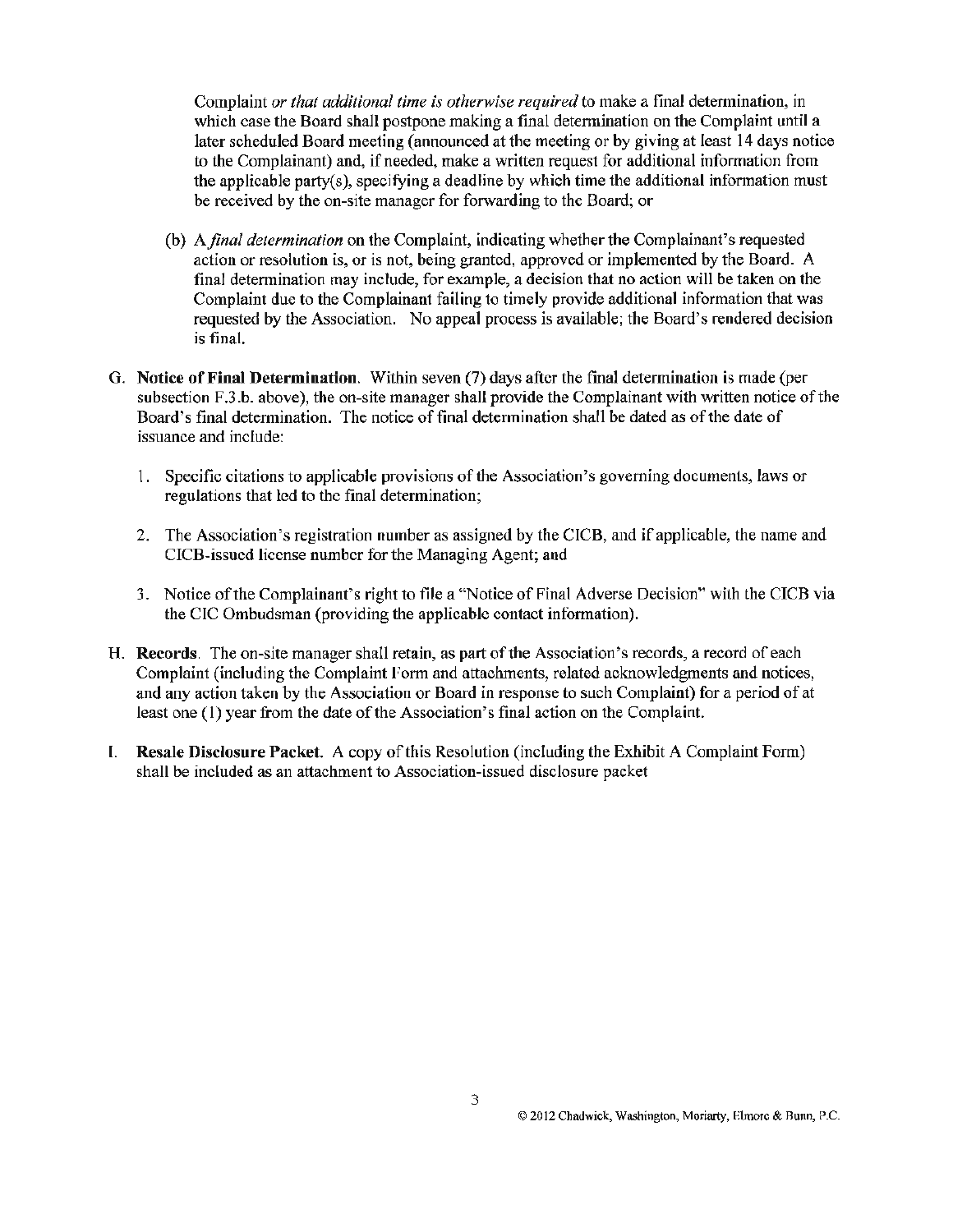# **ASSOCIATION COMPLAINT FORM**

#### **(for Complaints Against Association, Board or On-site Manager)**

Pursuant to Section 55-530(E) of the Code of Virginia, 1950, as amended, the Board of Directors ("Board") of the Stone Ridge Association, Inc. (the "Association") has established this complaint form for use by persons who wish to register written complaints with the Association regarding the action, inaction or decision by the Association or its Board or association personnel inconsistent with applicable laws and regulations.

I. Legibly describe your complaint in the area provided below, as well as the requested action or resolution of the issues described in the complaint. Include references to the specific facts and circumstances at issue and the provisions of Virginia laws and regulations that support the complaint. If there is insufficient space, attach a separate sheet of paper to this complaint form. Also, attach any supporting documents, correspondence and other materials related to the complaint (not including copies of laws, regulations or the Association's governing documents).



2. Sign, date & print your name and address below and submit this completed form to the Association at the above address.

| Printed Name   | Signature                                           | Date                |
|----------------|-----------------------------------------------------|---------------------|
|                | Mailing Address                                     |                     |
|                | Lot/Unit Address<br>Contact Preference $\Box$ Phone | $\square$ E-mail    |
| E-mail Address | Phone Number                                        | Other $\qquad$<br>п |

IF, AFTER THE HOARD'S CONSIDERATION AND REVIEW OF THE COMPLAINT, the Board issues a final decision adverse to the complaint, *you have the right to file a notice of final adverse decision with the Common Interest Community Board (CICB) in accordance with the regulations promulgated by the CICB. The notice shall be filed within 30 days of the date of the final adverse decision, shall be in writing on forms provided by the Office of the Common Interest Community Ombudsman {Ombudsman), shall include copies of any supporting documents, correspondence and other materials related to the decision, and shall be accompanied by a \$25 filing fee. The Ombudsman may be contacted at:* 

> Office of the Common Interest Community Ombudsman Department of Professional and Occupational Regulation 9960 Mayland Drive, Suite 400 Richmond, VA 23233 804/367-294 l CICOmbudsman@dpor.virginia.gov